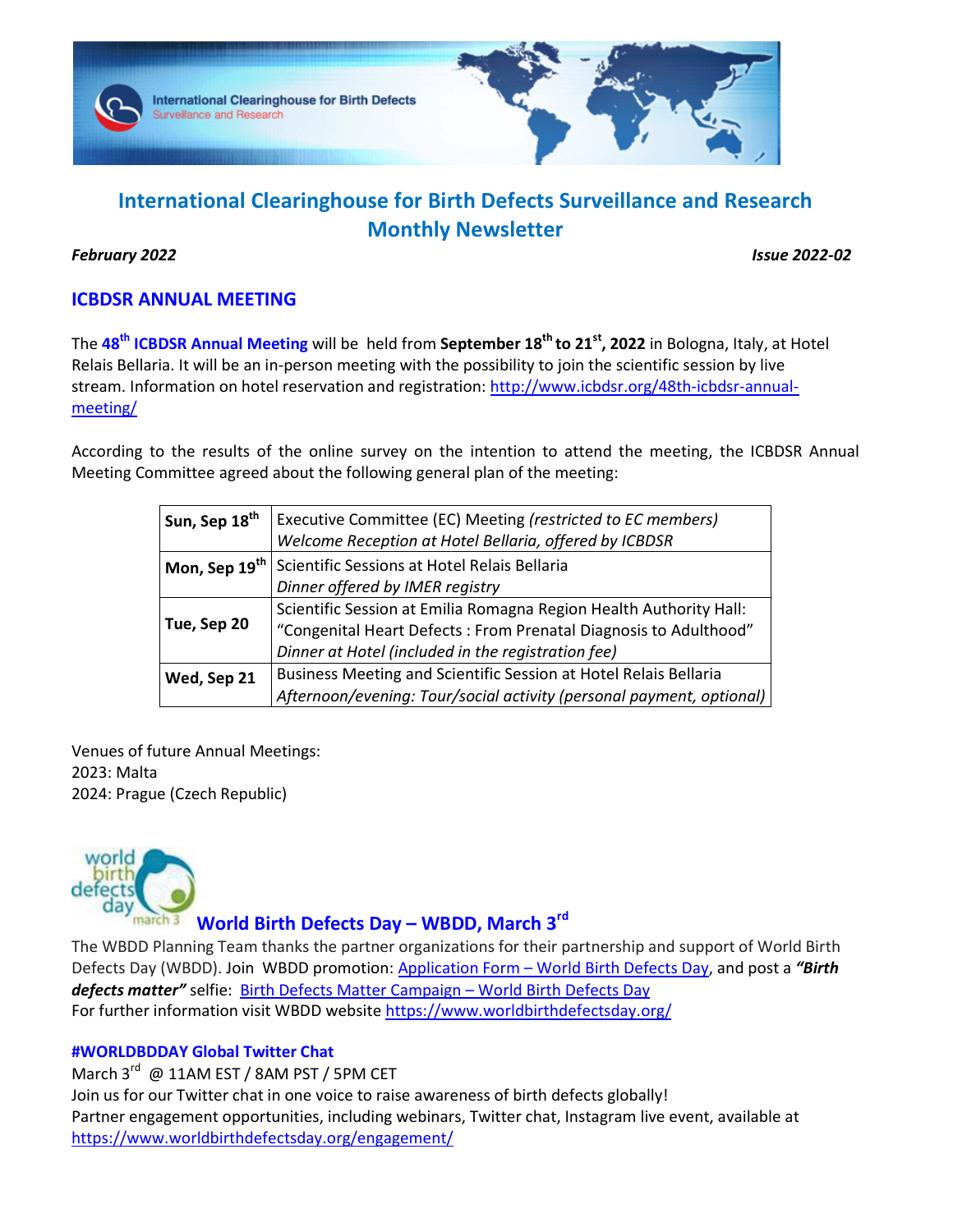Email info@worldbirthdefectsday.org Follow @worldbdday on Twitter https://twitter.com/WorldBDDayand Instagram worldbdday https://www.instagram.com/worldbdday/. Join WBDD page on Facebook https://www.facebook.com/WBDDay/.

### **ICBDSR ALESSANDRA LISI AWARD**

We are pleased to announce the 2022 Edition of the *"Alessandra Lisi Award".* This award was established in 2007, in memory of Alessandra Lisi, a young researcher at ICBDSR Coordinating Centre,

#### **Eligibility requirements**

- $\checkmark$  Active contribution to the epidemiology or surveillance of birth defects, preferably with an ICBDSR full member program
- $\checkmark$  Evidence of a promising research career and ongoing commitment to the field, as demonstrated by high quality publications in peer-reviewed journals, initiating or coordinating research projects, or obtaining funding for research in the field of birth defects epidemiology.
- $\checkmark$  Candidates must be within seven years of the date from their last formal training in a field directly related to the disciplines of Birth Defects, Developmental Biology, Epidemiology, or Teratology (e.g. degree conferral, postdoctoral fellowship, residency program, etc.)

#### **Application**

The application package should be sent electronically to centre@icbdsr.org and describe in detail the candidate's accomplishments, date of the last formal training in a relevant discipline listed above, current research interests and projects, and why the nominator believes the candidate's career will promote knowledge of birth defects.

The application package should consist of:

- A **letter of nomination** from a member of the ICBDSR.
- A **second letter of reference** from another individual who is familiar with the candidate's research career.
- The candidate's **curriculum vitae**.
- **Up to three representative publications** of the candidate. The candidate is not required to be the first author on each publication, but it should be clear that he/she had a major role in the design and implementation of the research that led or is likely to lead to an advance in birth defects research.

The candidate may supply a summary of his/her research career with a description of future research directions (optional).

### **Nature of the award**

The winner will receive a plaque and a travel stipend to attend the ICBDSR Annual Meeting, held in Bologna, Italy, from  $18<sup>th</sup>$  to 21<sup>st</sup> September 2022. The award will be presented at the meeting, during which the awardee will present his/her research on birth defects.

### **Timeline**

*June 30th* : Deadline for submitting application *July 15th***:** Notification of the winner *September 19th*: Award winner will give his/her presentation at the ICBDSR Annual Meeting Information on the Award and past Awardees at http://www.icbdsr.org/alessandra-lisi-award/

### **ICBD corner: News and comments from the International Centre on Birth Defects (ICBD)**

This month we would like to underscore (once more) the value and interesting data from the Global Health Data Exchange, developed and maintaned by the Institute for Health Metrics and Evaluation (IHME): https://www.healthdata.org/ . Many of us involved in birth defects increasingly appreciate the value of triple surveillance and action – that is, understanding and acting upon the continuum from causes to health outcome . But how do we get the data about risk factors and health outcomes (given that the focus of many programs is birth defect occurrence only)? The IHME is a massive and free resource to start exploring the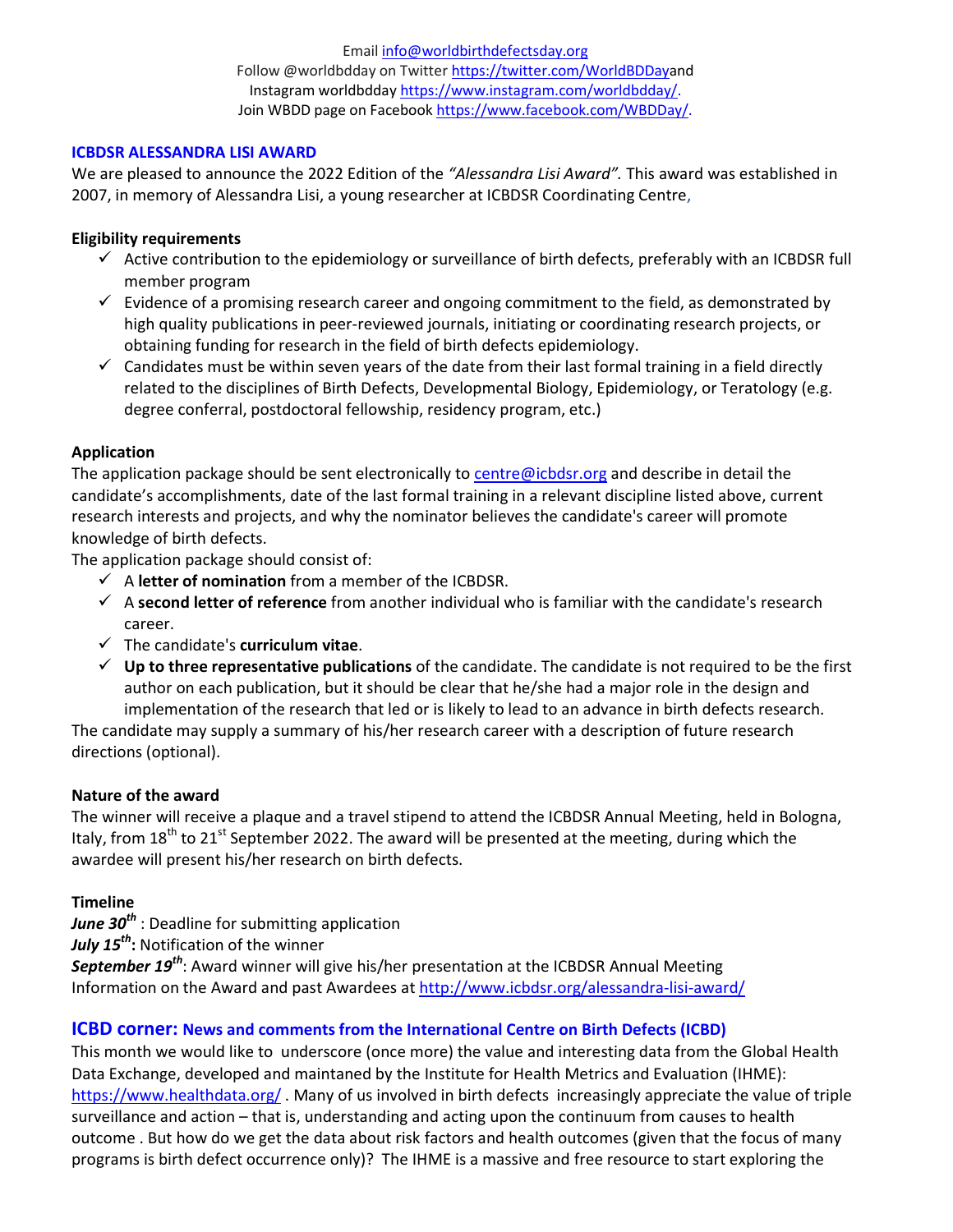landscape of risks and outcomes in our own countries and regions – and using this information to promote awareness of birth defects and the strategies for prevention and better care. Let us know what you think about these resources and how you use them. Do you have additional such resources to share ? *Lorenzo Botto, ICBD Director* 

#### **UPDATE ON COVID-19**

#### **WHO Coronavirus (Covid 19) Dashboard**

The WHO Coronavirus disease situation dashboard presents official daily counts of COVID-19 cases and deaths worldwide: https://covid19.who.int/.

Globally, as of 5:53pm CET, **22 February 2022**, there have been **424.822.073 confirmed cases** of COVID-19, including **5.890.312 deaths**, reported to WHO. As of **21 February 2022**, a total of **10.407.359.583 vaccine doses** have been administered.

#### **US Centers for Disease Control and Prevention (CDC)**

COVID Data Tracker: Find maps and charts tracking cases, deaths, and trends of COVID-19 in the United States: https://www.cdc.gov/coronavirus/2019-ncov/cases-updates/index.html

#### **European Centre for Disease Prevention and Control (ECDC)**

Covid-19 Dataset: data on the daily number of new reported COVID-19 cases and deaths by EU/EEA country is available to download. ECDC continues to publish weekly updates on the number of cases and deaths reported in the EU/EEA and worldwide every Thursday. The daily and weekly data are available as downloadable files in the following formats: XLSX, CSV, JSON and XML.

https://www.ecdc.europa.eu/en/cases-2019-ncov-eueea

### **Africa CDC**

Latest updates on the COVID-19 crisis from Africa CDC: https://africacdc.org/covid-19/. Africa CDC is a specialized technical institution of the African Union established to support public health initiatives of Member States and strengthen the capacity of their public health institutions to detect, prevent, control and respond quickly and effectively to disease threats.

### **Center for Strategic & International Studies (CSIS)**

Southeast Asia Covid-19 Tracker by country , that includes information on National Responses, International Assistance, and CSIS Analysis. Data is available at:

https://www.csis.org/programs/southeast-asia-program/projects/southeast-asia-covid-19-tracker

### **What's Going on**

### **EUROlinkCAT European Conference** *"Health and education outcomes of children across Europe with congenital anomalies"* will be held on April 7-9, 2022 in Poznan, Poland.

The conference will be hosted entirely online, so everyone interested in attending can engage with the conference in a safe and secure way.

The conference welcomes healthcare professionals, academic researchers, educators, leaders in healthcare and education, students, parents and carers, and any others who work or are interested in the field of congenital anomalies.

The Conference aims to disseminate EUROlinkCAT results, discuss them in the context of related research and to agree a set of recommendations for the medical care and education of children with congenital anomalies. Conference website: http://eurolinkcat2022.bok-ump.pl/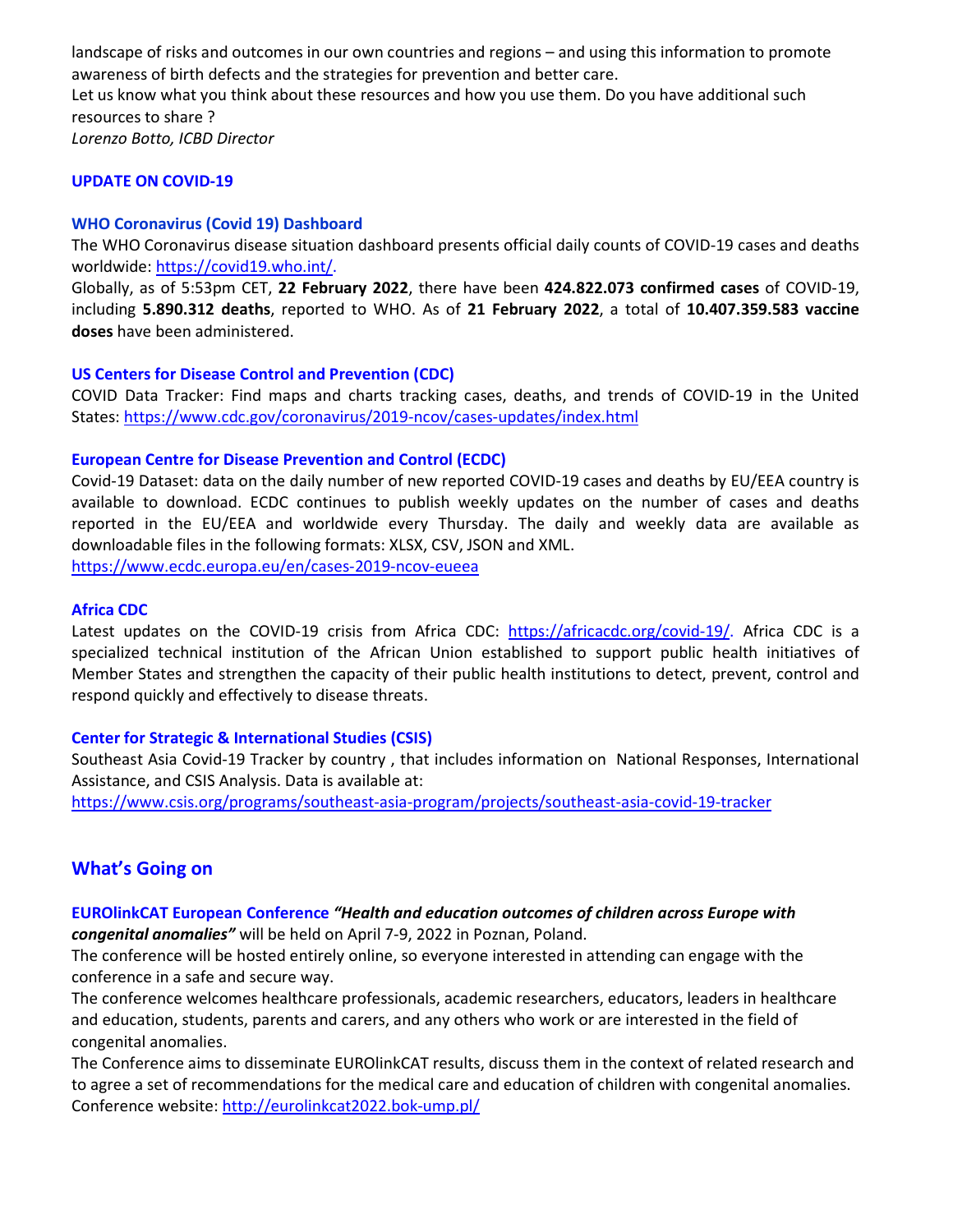### **Indian Institute of Public Health- Delhi (IIPH-Delhi), Public Health Foundation of India (PHFI) Training workshops scheduled during March 2022.**

Please click the following links for details of each workshop and to apply online:

- Systematic Reviews and Meta-analysis using RevMan (March 28 April 1, 2022) Deadline for registration: 14<sup>th</sup> Mar. 2022
- Approaches for Implementing Adolescent Health Programs (Mar 29 Apr 1, 2022) Deadline for registration: 15<sup>th</sup> Mar, 2022

### Training Venue:

Indian Institute of Public Health- Delhi (IIPH-Delhi), Public Health Foundation of India (PHFI) - website: www.phfi.org

A 10% concession will be given upon registration of 5 or more candidates in one workshop. For more queries please contact traininigs@iiphd.org

### **Joint Workforce Planning seminar with Health Education England (HEE)**

With Health Education England, WHO Health Workforce is producing a joint Action Learning series on Workforce Planning for global health system strengthening – as part of HEE's support and contribution for the Year of Health and Care Workers. A series of four (4) open access seminars will be scheduled over the next 9- 12 months. The recording of Seminar one – "An introduction to systemic workforce planning", held on  $13<sup>th</sup>$ December 2021, is available at https://global.hee.nhs.uk/yhcw/.For registration links to subsequent seminars, please check this page in Spring 2022.

### **A selection from the recent literature, and recommendations from readers**

*All readers are kindly invited to contribute to this section of the Newsletter, sending their suggestions to centre@icbdsr.org by the 1st Friday of the month*

### **New section: Genomics (selected reviews)**

Edwards NA, Shacham-Silverberg V, Weitz L, Kingma PS, Shen Y, Wells JM, Chung WK, Zorn AM. Developmental basis of trachea-esophageal birth defects. Dev Biol. 2021 Sep;477:85-97. doi: 10.1016/ j.ydbio.2021.05.015. Epub 2021 May 21.PMID: 34023332

Wojcik MH, Agrawal PB Deciphering congenital anomalies for the next generation. Cold Spring Harb Mol Case Stud. 2020 Oct 7;6(5):a005504. doi: 10.1101/mcs.a005504. Print 2020 Oct.PMID: 32826208

### **Prevention / Risk Factors**

Zhou Y, Crider KS, Yeung LF, Rose CE, Li Z, Berry RJ, Li S, Moore CA. Periconceptional folic acid use prevents both rare and common neural tube defects in China. Birth Defects Res. 2022 Jan 31. doi: 10.1002/bdr2.1983. Epub ahead of print. PMID: 35098705.

Bowie AC, Werler MM, Velez MP, Li W, Camden A, Guttmann A, Brogly SB. Prescribed opioid analgesics in early pregnancy and the risk of congenital anomalies: a population-based cohort study. CMAJ. 2022 Feb 7;194(5):E152-E162. doi: 10.1503/cmaj.211215. PMID: 35131753.

Gaudio M, Konstantara E, Joy M, van Vlymen J, de Lusignan S. Valproate prescription to women of childbearing age in English primary care: repeated cross-sectional analyses and retrospective cohort study. BMC Pregnancy Childbirth. 2022 Jan 27;22(1):73. doi: 10.1186/s12884-021-04351-x. PMID: 35086478; PMCID: PMC8793222.

Reece AS, Hulse GK. Cannabinoid and substance relationships of European congenital anomaly patterns: a space-time panel regression and causal inferential study. Environ Epigenet. 2022 Feb 3;8(1):dvab015. doi: 10.1093/eep/dvab015. PMID: 35145760; PMCID: PMC8824558.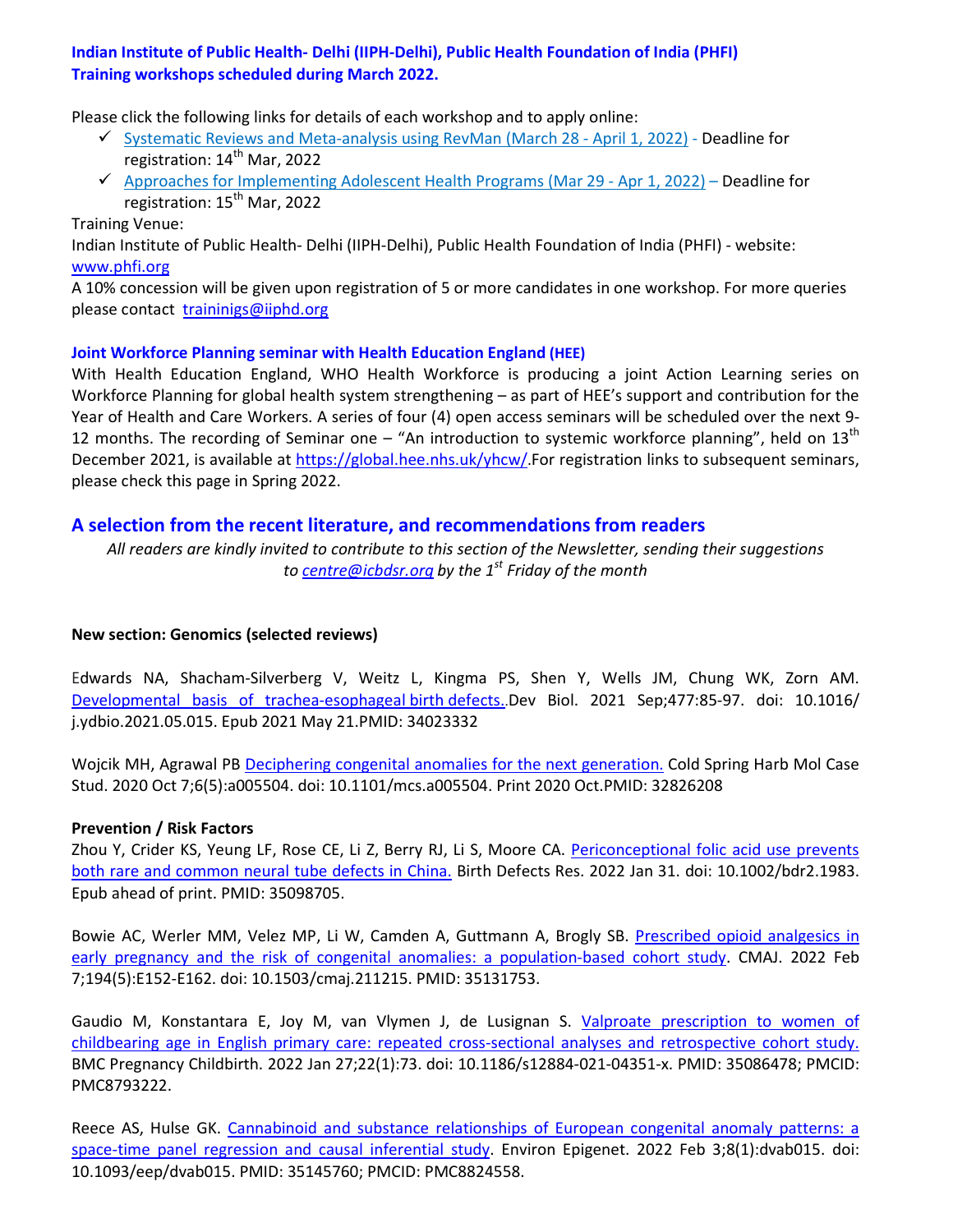Stayner LT, Jensen AS, Schullehner J, Coffman VR, Trabjerg BB, Olsen J, Hansen B, Pedersen M, Pedersen CB, Sigsgaard T. Nitrate in drinking water and risk of birth defects: Findings from a cohort study of over one million births in Denmark. Lancet Reg Health Eur. 2022 Jan 12;14:100286. doi: 10.1016/j.lanepe.2021.100286. PMID: 35141697; PMCID: PMC8814759.

### **Outcomes and Longitudinal Studies**

Derridj N, Bonnet D, Calderon J, Amedro P, Bertille N, Lelong N, Goffinet F, Khoshnood B, Guedj R. Quality of life of children born with a congenital heart defect. J Pediatr. 2022 Jan 13:S0022-3476(22)00003-8. doi: 10.1016/j.jpeds.2022.01.003. Epub ahead of print. PMID: 35033563.

Glinianaia SV, Rankin J, Pierini A, Coi A, Santoro M, Tan J, Reid A, Garne E, Loane M, Given J, Cavero-Carbonell C, de Walle HEK, Gatt M, Gissler M, Heino A, Khoshnood B, Klungsøyr K, Lelong N, Neville AJ, Thayer DS, Tucker D, Urhøj SK, Wellesley D, Zurriaga O, Morris JK. Ten-Year Survival of Children With Congenital Anomalies: A European Cohort Study. Pediatrics. 2022 Feb 11:e2021053793. doi: 10.1542/peds.2021-053793. Epub ahead of print. PMID: 35146505.

Sentenac M, Benhammou V, Aden U, Ancel PY, Bakker LA, Bakoy H, Barros H, Baumann N, Bilsteen JF, Boerch K, Croci I, Cuttini M, Draper E, Halvorsen T, Johnson S, Källén K, Land T, Lebeer J, Lehtonen L, Maier RF, Marlow N, Morgan A, Ni Y, Raikkonen K, Rtimi A, Sarrechia I, Varendi H, Vollsaeter M, Wolke D, Ylijoki M, Zeitlin J. Maternal education and cognitive development in 15 European very-preterm birth cohorts from the RECAP Preterm platform. Int J Epidemiol. 2022 Jan 6;50(6):1824-1839. doi: 10.1093/ije/dyab170. PMID: 34999864.

### **Epidemiology and Surveillance**

Gilboa SM, Tepper NK, Reefhuis J. Multijurisdictional Analyses of Birth Defects: Considering the Common Data Model Approach. Pediatrics. 2022 Feb 11:e2021055285. doi: 10.1542/peds.2021-055285. Epub ahead of print. PMID: 35146507.

Groisman B, Barbero P, Liascovich R, Brun P, Bidondo MP. Detection of critical congenital heart disease among newborns in Argentina through the national surveillance system of congenital heart disease (RENAC). Arch Argent Pediatr. 2022 Feb;120(1):6-13. Spanish, English. doi: 10.5546/aap.2022.eng.6. Epub 2021 Dec 3. PMID: 35068114.

Nava de Escalante Y, Abayomi A, Erickson A, Ye X, Armour R, Arbour L, Langlois S, Henry B. Implementation of the BC Congenital Anomalies Surveillance System (BCCASS). Can J Public Health. 2022 Feb 11. doi: 10.17269/s41997-021-00607-3. Epub ahead of print. PMID: 35149971.

Yue W, Zhang E, Liu R, Zhang Y, Wang C, Gao S, Su S, Gao X, Wu Q, Yang X, Papageorghiou AT, Yin C. The China birth cohort study (CBCS). Eur J Epidemiol. 2022 Feb 11. doi: 10.1007/s10654-021-00831-8. Epub ahead of print. PMID: 35146635.

### **Infections, including COVID-19**

Roth NM, Reynolds MR, Lewis EL, Woodworth KR, Godfred-Cato S, Delaney A, Akosa A, Valencia-Prado M, Lash M, Elmore A, Langlois P, Khuwaja S, Tufa A, Ellis EM, Nestoridi E, Lyu C, Longcore ND, Piccardi M, Lind L, Starr S, Johnson L, Browne SE, Gosciminski M, Velasco PE, Johnson-Clarke F, Locklear A, Chan M, Fornoff J, Toews KE, Tonzel J, Marzec NS, Hale S, Nance AE, Willabus T, Contreras D, Adibhatla SN, Iguchi L, Potts E, Schiffman E, Lolley K, Stricklin B, Ludwig E, Garstang H, Marx M, Ferrell E, Moreno-Gorrin C, Signs K, Romitti P, Leedom V, Martin B, Castrodale L, Cook A, Fredette C, Denson L, Cronquist L, Nahabedian JF 3rd, Shinde N, Polen K, Gilboa SM, Martin SW, Cragan JD, Meaney-Delman D, Honein MA, Tong VT, Moore CA. Zika-Associated Birth Defects Reported in Pregnancies with Laboratory Evidence of Confirmed or Possible Zika Virus Infection - U.S. Zika Pregnancy and Infant Registry, December 1, 2015-March 31, 2018. MMWR Morb Mortal Wkly Rep. 2022 Jan 21;71(3):73-79. doi: 10.15585/mmwr.mm7103a1. PMID: 35051132; PMCID: PMC8774158.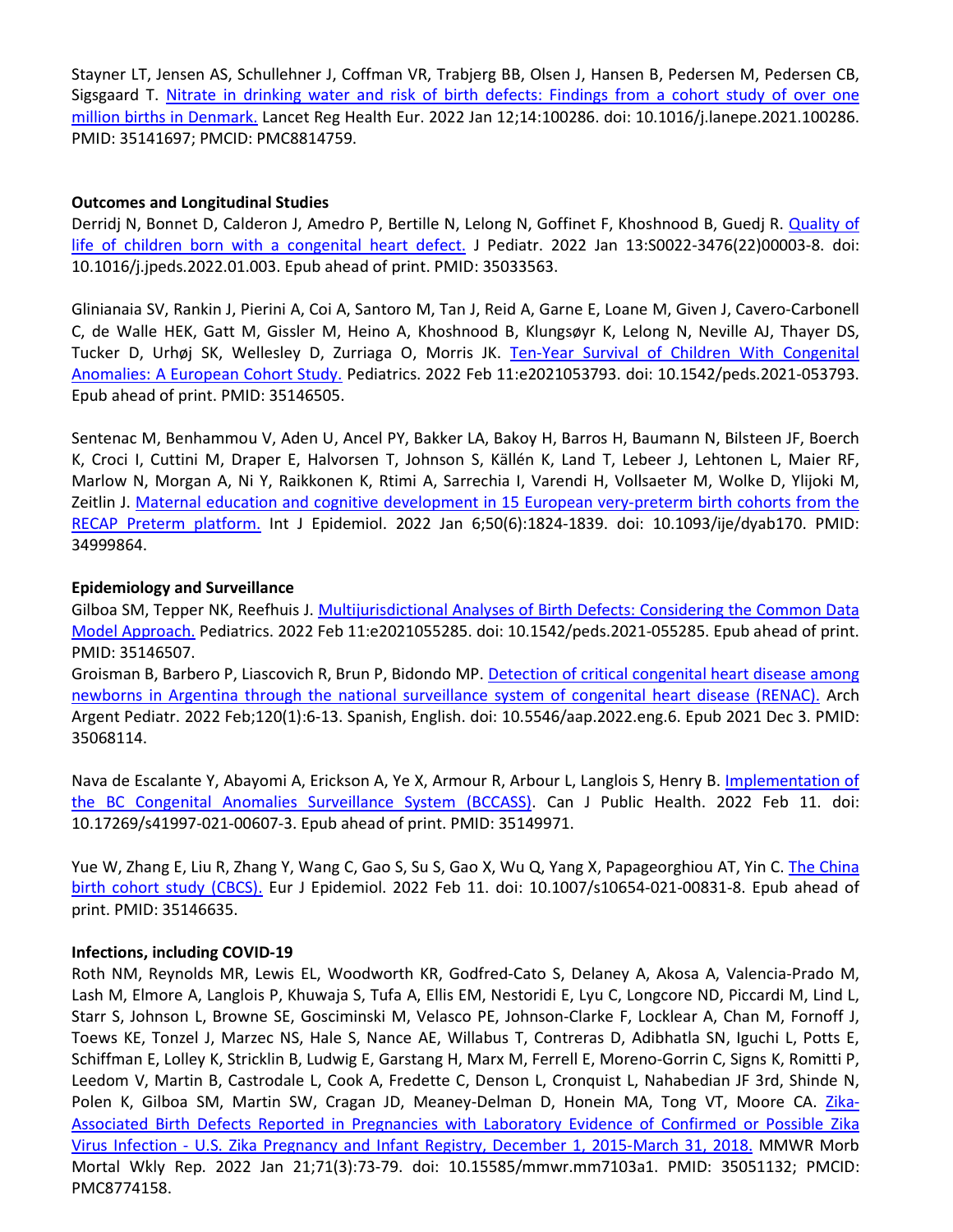Quintans MDS, Bueno AC, Cardoso CAA. Microcephaly caused by or associated with congenital infections in the last 20 years in Brazil: a systematic review. Rev Inst Med Trop Sao Paulo. 2022 Feb 2;64:e7. doi: 10.1590/S1678-9946202264007. PMID: 35137901.

Zimmerman LA, Knapp JK, Antoni S, Grant GB, Reef SE. Progress Toward Rubella and Congenital Rubella Syndrome Control and Elimination - Worldwide, 2012-2020. MMWR Morb Mortal Wkly Rep. 2022 Feb 11;71(6):196-201. doi: 10.15585/mmwr.mm7106a2. PMID: 35143468.

### **Recommendations from readers**

Ho PSY, Quigley MA, Tucker DF*,* Kurinczuk JJ*.* Risk factors for hospitalisation in Welsh infants with a congenital anomaly. *BMJ Paediatrics Open* 2022;**6:**e001238. doi: 10.1136/bmjpo-2021-001238. Full text: https://bmjpaedsopen.bmj.com/content/bmjpo/6/1/e001238.full.pdf

### **News from ICBDSR Executive Committee**

### **Online Self-Paced Course on Birth Defect Surveillance and Prevention**

The online course remains available for interested professionals. The course has been developed by the International Centre on Birth Defects (ICBD Centre) and supported in part by funding from the National Center on Birth Defects and Developmental Disabilities, US Centers for Disease Control and Prevention, through Agreement with the Task Force for Global Health. The course is designed for clinicians, epidemiologists, public health professionals, and anyone interested in understanding birth defects and improving their prevention and care. The course includes videos, quizzes, a discussion forum, and publications/resources. It is available in English and Spanish. To date, **546 trainees** from **71 countries** have joined the online course. Additional information is available at http://www.icbdsr.org/online-self-paced-course-on-birth-defect-surveillance-andprevention/. The registration form is available at www.icbdsr.org/course-registration.

Once registered, you will receive an email with guidance on how to register in the course platform www.icbdsrtraining.org and how to self-enroll in the self-paced course in either English or Spanish.

### **Meetings and Conferences**

**ICEPH 2022: 16thInternational Conference on Epidemiology and Public Health,** 3-4 March 2022, Rio de Janeiro, Brazil. https://waset.org/epidemiology-and-public-health-conference-in-march-2022-in-rio-de-janeiro

**Euro Pediatrics 2022 – 2ndGlobal Experts Meeting on European Pediatrics,** 4-6 April 2022, Rome, Italy - Exploring knowledge, translation & innovations in Pediatrics. https://frontiersmeetings.com/conferences/europediatrics/

**Global Experts Meeting on Pediatrics & Neonatology,** 25-27 April 2022, Las Vegas, USA **-** Recent advancements and emerging technologies for Pediatrics. https://frontiersmeetings.com/conferences/pediatrics/

16<sup>th</sup> Congress of the European Society of Contraception and Reproductive Health, 25-28 May 2022, Ghent, Belgium **-** Challenging times, are we ready? Novel approaches to sexual and reproductive health. https://escrh.eu/event/16th-esc-congress/

**ATINER 8th Annual International Conference on Public Health**, 20-23 June 2022, Athens, Greece. The aim of the conference is to bring together academics and researchers from all areas of Public Health and related disciplines. Both remote (online or pre-recorded) and onsite presentations will be accepted. https://www.atiner.gr/publichealth/

**Society for Birth Defects Research and Prevention 62<sup>nd</sup>Annual Meeting, Hyatt Regency Vancouver,** Vancouver, British Columbia, Canada, June 25-29, 2022. The Annual Meeting and Education Courses will take